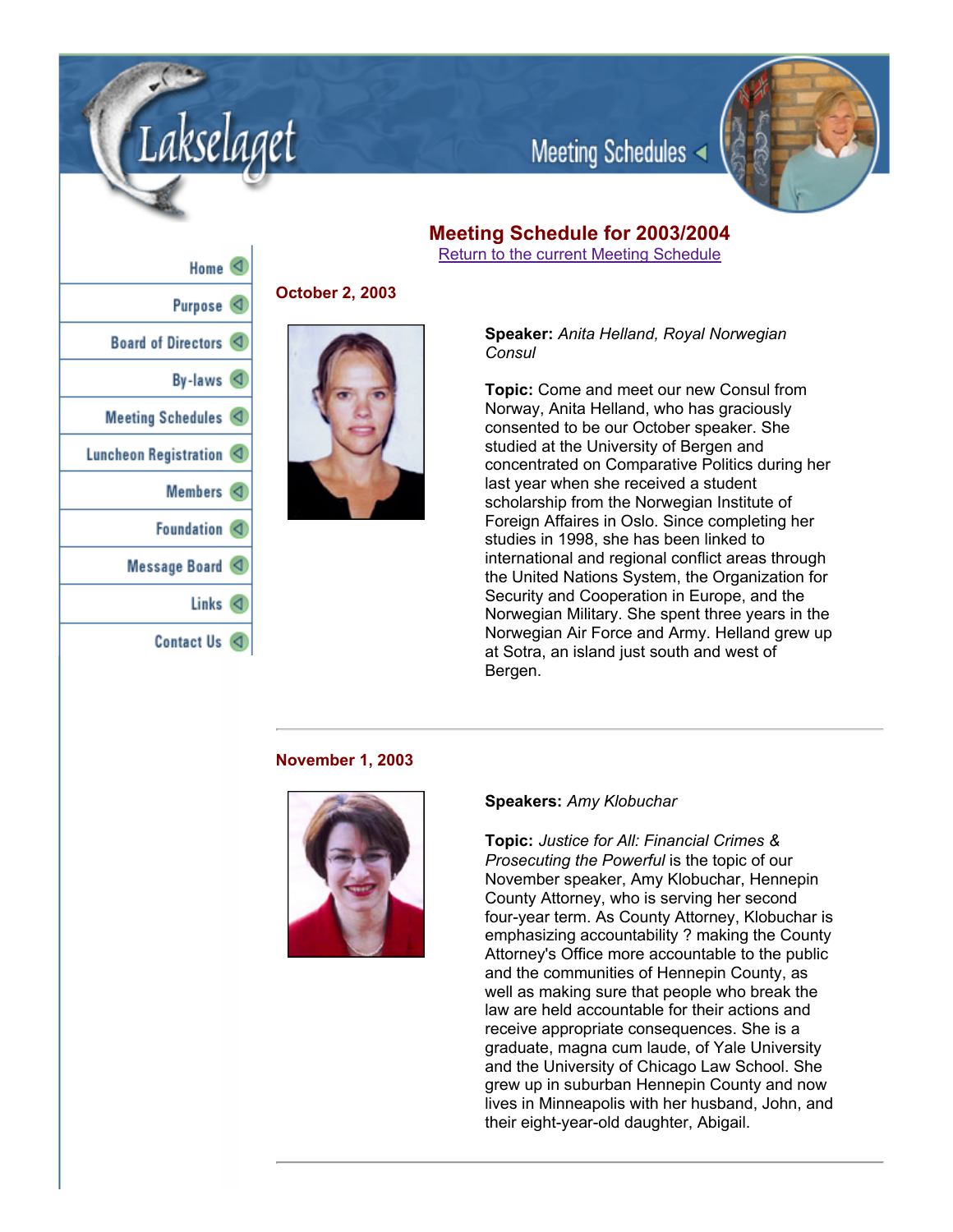#### **December 6, 2003**



# **Speakers:** *Janet Letnes Martin and Suzann Nelson*

**Topic:** Lakselaget members Janet Letnes Martin and Suzann Nelson are also lovingly known as *Those Lutheran Wome*n. They are both Minnesota-based authors and humorists whose programs are nostalgic in nature, heartwarming and fun. Their basic theme is growing up in Scandinavian-American, strongly Lutheran, Midwest farm communities during the 1950s. Their book Growing Up Lutheran won the 1998 Minnesota Book Award for Humor and is the basis for a new musical opening in February 2004 at the Plymouth Playhouse. Join us for some great Juletide laughs.

## **January 3, 2004**



#### **Speaker:** *Mary Lahammer*

**Topic:** Mary Lahammer is a program host and political reporter for Twin Cities Public Television. Since joining TPT in 1998 she earned unparalleled access to the world famous Governor Ventura and followed him around the world to Japan, China and Cuba. She has won several Emmys and numerous other awards in several states for her anchoring, reporting, producing and photography.

Lahammer was named "Best Newscaster" by City Pages Magazine in 2002. You might say Mary has been in training for her job since birth. She learned the business under the wing of her father, an Associated Press capitol reporter for more than three decades. Her State Capitol office is now just around the corner from her father's former stomping grounds.

# **February 7, 2004**



#### **Speaker:** *Dr William Carter*

**Topic:** *Plastic surgery extreme make over?* Not always. According to Dr. William Carter, founder of Edina Plastic Surgery, "through plastic and reconstructive surgery we can change lives in a positive direction. It's a tremendous privilege to work with patients in this medical specialty." Plastic surgery is something in which more and more people find interest and Dr. Carter talks about when it's right, when it's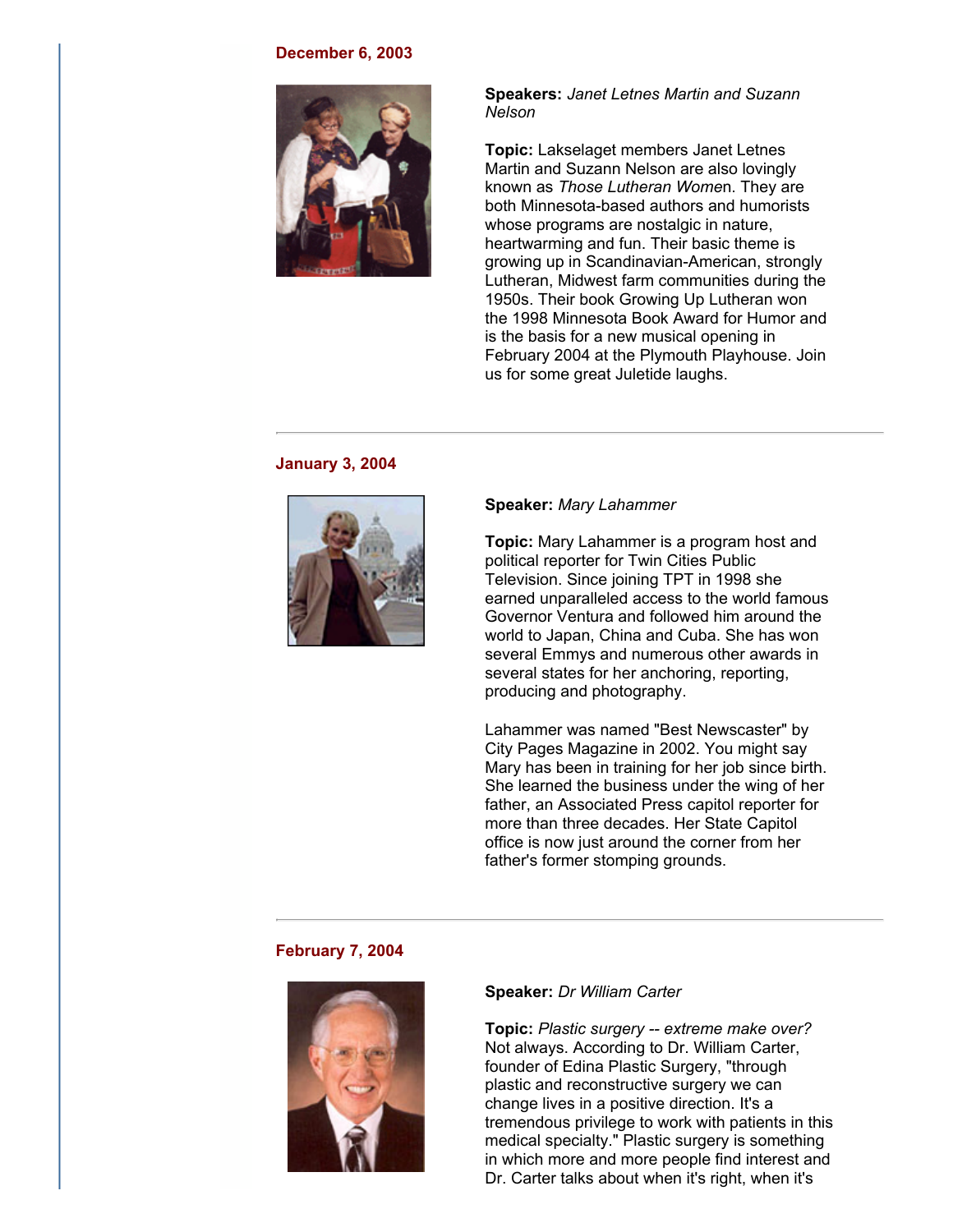not be. He is involved in medical staff activities and committees at many hospitals. He volunteers for the Salvation Army, Rotary and Interplast, Inc. -- an organization of physicians who provide free reconstructive surgery to repair birth deformities, burns and crippling injuries in children and adults in developing nations. He's been seen on Oprah Winfrey and the Sally Jesse Raphael programs and was elected one of the "Top Doctors" by Mpls St Paul magazine.

#### **March 7, 2004**



#### **Speaker:** *Roger Moe*

**Topic:** Roger Moe, along with former Vice President Walter F. Mondale, will head up Minnesota's celebrations honoring the 2005 centennial of Norway's formation as an independent democracy. Come hear what's in store for us. Roger is one of the state's most seasoned and prestigious politicians. He served in the Minnesota Senate for 32 years and led it longer than any other Majority Leader in state history. Originally from Erskine, he was raised on his family farm, graduated from Crookston Central High School, and received a Bachelor's degree in education from Mayville State College in North Dakota. He was then a math teacher and wrestling coach before entering politics. He currently owns his own consulting business, National Strategies, Inc.

# **April 4, 2004**



# **Speaker:** *Jane Evershed*

**Topic:** *Socially Conscious Art for the World* After moving to Minnesota from South Africa in 1984, artist Jane Evershed began painting as a way to remember the natural beauty of South Africa while addressing apartheid and the horrors she had seen. Her work has expanded to encompass the oppression of all people, as well as that which we create for ourselves, within our own minds. According to Jane, "T...my work (shows) that gender equality in both the arts of nurturing and governing could lead to a more balanced, conscious and responsible society. The obvious outcome being that our offspring are indeed the keepers of the earth and our focus as nurturers must ultimately be in teaching the unchartered realm of love without limitations." The picture is her self portrait. See her Web site at www.evershed.com.